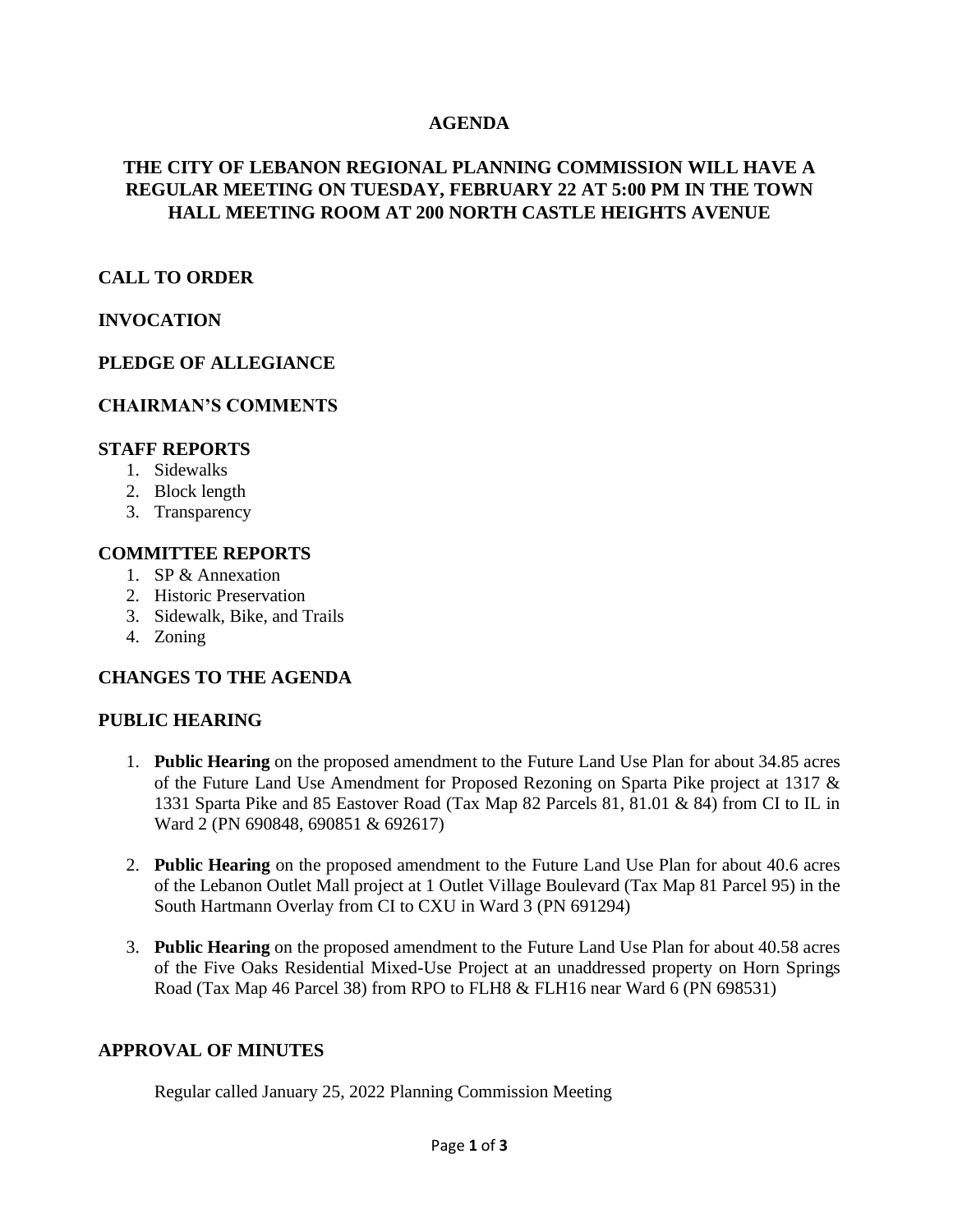- 1. Request by Horizon Development for preliminary plat approval for Bethlehem Ridge, a 180-lot subdivision on about 111.0 acres at 225 Bethlehem Road (Tax Map 69 Parcel 13.09) zoned RS20 in Ward 6 (PN 515058) (pg 2)
- 2. Request by Griffin Partners Development for site plan approval for Hwy 109 Warehouses, a nonresidential development on about 255 acres at an unaddressed property on Cedar Creek Lane (Tax Map 94 Parcel 31) zoned IP in Ward 4 (PN 656681) (pg 5)
- 3. Request by Jon Kodi for site plan approval for The Freight Yard, a non-residential development on about 1.04 acres at 308 and 314 S Cumberland Street (Tax Map 68L Group D Parcel 13) zoned IL in Ward 3 (PN 647401) (pg 7)
- 4. Request by Fred Burton for rezoning approval for about 28.8 acres at 76 properties of the Bluebird Urban Renewal Subdivision, Bluebird Urban Renewal 2 Subdivision, and Your Subdivision from R2 to RS9 in Ward 2 (PN 647431) (pg 10)

# **NEW BUSINESS**

- 1. Request by Tamarack Land Tennessee, LLC for preliminary plat approval for Coles Ferry, a 65 lot conservation subdivision on about 54.21 acres at 1920 Coles Ferry Pike (Tax Map 58 Parcel 26) zoned RS9 & RR in Ward 1 (PN 696958) (pg 26)
- 2. Request by Avice Cummins for final plat approval for the Edna Mai Hayes & Heirs Property, a 4- lot subdivision on about 8.69 acres at 1000 Highway 109 N (Tax Map 70 Parcel 81) zoned R-1 in the County (PN 699159) (pg 28)
- 3. Request by Joshua Gunnels for site plan approval for 109 Dental Office, a non-residential development on about 1.35 acres at an unaddressed property on Highway 109 N (Tax Map 79) Parcel 43) zoned CS in Ward 4 (PN 696968) (pg 30)
- 4. Request by Raymond Harris for a future land use plan amendment for about 34.85 acres of the Future Land Use Amendment for Proposed Rezoning on Sparta Pike project at 1317 & 1331 Sparta Pike and 85 Eastover Road (Tax Map 82 Parcels 81, 81.01 & 84) from CI to IL in Ward 2 (PN 690848, 690851 & 692617) (pg 32)
- 5. Request by Raymond Harris for rezoning approval for about 34.85 acres of the Proposed Rezoning on Sparta Pike project at 1317 & 1331 Sparta Pike and 85 Eastover Road (Tax Map 82 Parcels 81, 81.01 & 84) from CG & CS to IP in Ward 2 (PN 683927, 683923 & 692621) (pg 36)
- 6. Request by Lebanon Realty for a future land use plan amendment for about 40.6 acres of the Lebanon Outlet Mall project at 1 Outlet Village Boulevard (Tax Map 81 Parcel 95) in the South Hartmann Overlay from CI to CXU in Ward 3 (PN 691294) (pg 43)